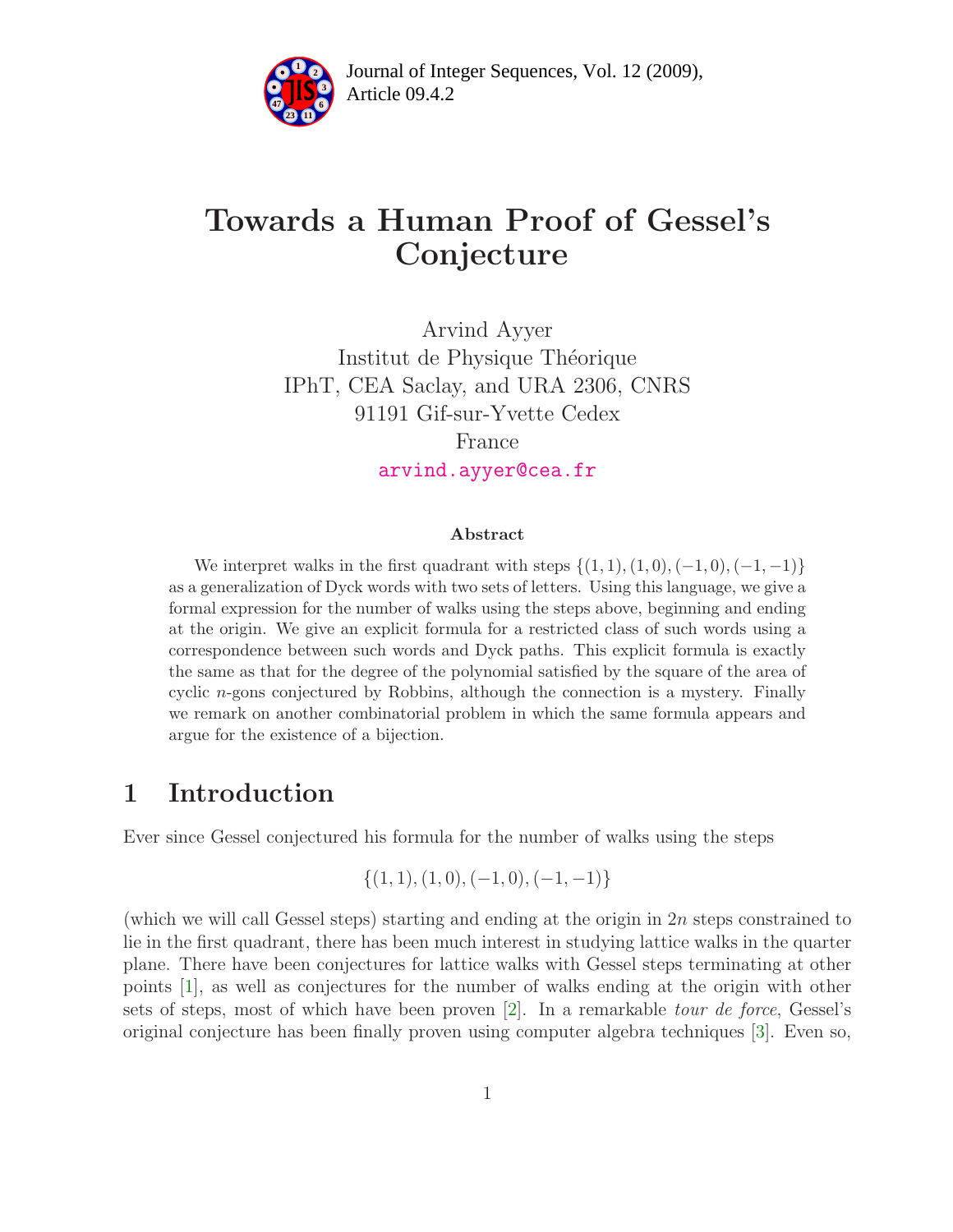it is important to consider walks on the quarter plane from a human point of view because newer approaches tend to open up interesting mathematical avenues.

In this article, we count a considerably restricted number of walks with Gessel steps starting and ending at the origin by rephrasing the problem using words with an alphabet consisting of four letters  $-1$ , 2,  $\overline{1}$  and  $\overline{2}$  — which obey certain conditions. We first show that the restatement of Gessel's conjecture in this context can be interpreted using Dyck paths. This gives a formal solution to the conjecture. Unfortunately, the solution is so formal as to be even computationally intractable!<sup>[1](#page-1-0)</sup> We give a closed-form expression for the restricted problem and hope a generalization of this method will give a better understanding of Gessel's conjecture. Admittedly this result is a long way from a solution of the problem, but one hopes that this technique can be generalized to obtain a complete proof of Gessel's conjecture.

In Section [2](#page-1-1) we start with the preliminaries by defining the alphabet and stating the main theorem. In Section [3,](#page-3-0) we make the connection to Dyck paths and give a formal expression for the number of walks beginning and ending at the origin using Gessel steps. Section [4](#page-6-0) contains the proof which involves summations of hypergeometric type. In principle, such sums can be tackled by computer packages, but a certain amount of manipulation is needed before they are summable. Lastly, we comment on related problems in Section [5.](#page-11-0)

## <span id="page-1-1"></span>2 Gessel Alphabet

To rephrase the problem in the notation of formal languages, we need some definitions.

**Definition 1.** The Gessel alphabet consists of a set of letters  $S = \{1, 2, \ldots\}$  with an order  $\{1, 2, \ldots\}$  along with their complements which we denote  $\bar{S} = \{\bar{1}, \bar{2}, \ldots\}$ . The order on the complement set is irrelevant.

<span id="page-1-2"></span>**Definition 2.** Let  $S = [n]$ . Denote by  $N_\alpha(w)$  the number of occurrences of the letter  $\alpha \in S \cup \overline{S}$ in the word w. (For example,  $N_2(2\bar{2}) = N_{\bar{2}}(2\bar{2}) = 1, N_1(2\bar{2}) = 0$ .) Then a Gessel word is a word such that every prefix w of the word satisfies

$$
\sum_{i=1}^{k} (N_{n+1-i}(w) - N_{\overline{n+1-i}}(w)) \ge 0
$$

for each  $k \in [1, n]$ .

In words, this means that in each prefix, n has to occur more often than  $\bar{n}$ , the number of occurrences of n and  $n-1$  must be at least equal to the number of occurrences of their barred counterparts and so on. For example,  $2\overline{1}$  is a valid Gessel word but  $1\overline{2}$  is not.

**Definition 3.** A complete Gessel word is a Gessel word w where  $N_i(w) = N_i(w)$  for all letters  $i \in S$ . In other words, the number of times the letter i appears equals the number of times  $\overline{i}$  appears for each  $i \in [n]$ .

<span id="page-1-0"></span><sup>&</sup>lt;sup>1</sup>Computing the *n*th term in the sequence involves  $2n$  sums of binomial coefficients.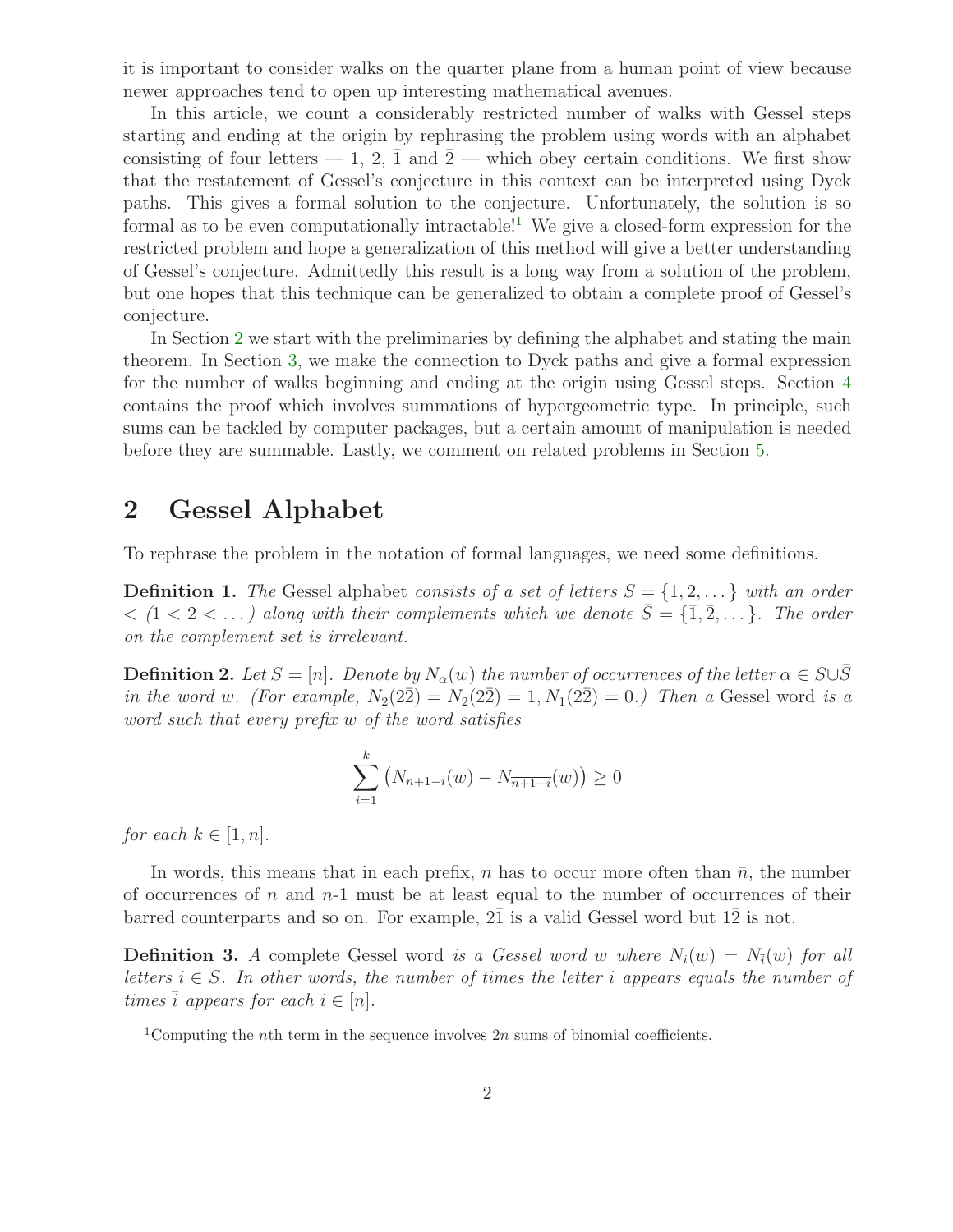As an example, for  $n = 3$  both  $3\overline{2}21\overline{1}\overline{3}$  and  $12\overline{1}\overline{2}1$  are Gessel words but  $21\overline{3}23\overline{2}1$  is not because the prefix consisting of three letters fails the criterion in Definition [2.](#page-1-2) Among the other two, the first one is a complete Gessel word.

**Remark 1.** The number  $G^{(d)}(n)$  of d dimensional lattice walks in the first  $2^d$ -ant with steps

$$
\{(1, \ldots, 1), (1, \ldots, 1, 0), \cdots, (1, 0, \ldots, 0), \n(-1, \ldots, -1), (-1, \ldots, -1, 0), \cdots, (-1, 0, \ldots, 0)\},
$$
\n
$$
(1)
$$

starting at the origin and returning in 2n steps is the same as the number of complete Gessel words of length 2n in d letters.

Starting with the complete Gessel word in  $d$  letters, one replaces the letter  $k$  by the step  $(1,\ldots,1,0,\ldots,0)$  with k 1's and the letter k by  $(\bar{1},\ldots,\bar{1},0,\ldots,0)$  with k  $\bar{1}$ 's to obtain the bijection. The condition of being a Gessel word is the same as that of the walk being in the first  $2^d$ -ant. None of these sequences seem to be present in [\[4\]](#page-13-3) for dimensions higher than two and it would be interesting to see if they are holonomic. Furthermore, none of these higher dimensional sequences seem to have the property of small factors which is present for the Gessel case.

 $G^{(2)}(n)$  is conjectured by Gessel to be given by the closed form expression

<span id="page-2-0"></span>
$$
16^n \frac{(5/6)_n (1/2)_n}{(2)_n (5/3)_n},\tag{2}
$$

where

$$
(a)_n = a(a+1)\dots(a+n-1)
$$
 (3)

is the Pochhammer symbol or rising factorial. This is the sequence [A135404.](http://www.research.att.com/cgi-bin/access.cgi/as/~njas/sequences/eisA.cgi?Anum=A135404) For the remainder of the paper, we implicitly assume  $d = 2$  and omit the superscripts in defining various constrained Gessel numbers.

We express the number of walks of length  $2n$  as a number triangle based on the number of times 2 and  $\overline{2}$  appear increasing from left to right.

1 1 1 2 7 2 5 37 38 5 14 177 390 187 14 (4)

One immediately notices that the leftmost and rightmost entries are the Catalan numbers. This is because the number of complete Gessel words with  $N_2(w) = 0$   $(N_1(w) = 0)$  in a word w of length  $2n$  is in immediate bijection with the number of Dyck paths ending at  $(2n, 0)$ because  $N_1(x) > N_{\bar{1}}(x)$   $(N_2(x) > N_{\bar{2}}(x))$  for each prefix x of the word w.

What is more interesting, and the main result of the paper is the next-to-rightmost sequence beginning 1, 7, 38, 187. Strangely enough, this sequence is already present in the OEIS as [A000531.](http://www.research.att.com/cgi-bin/access.cgi/as/~njas/sequences/eisA.cgi?Anum=A000531) It turns out to be exactly the one conjectured by Dave Robbins [\[5\]](#page-13-4) to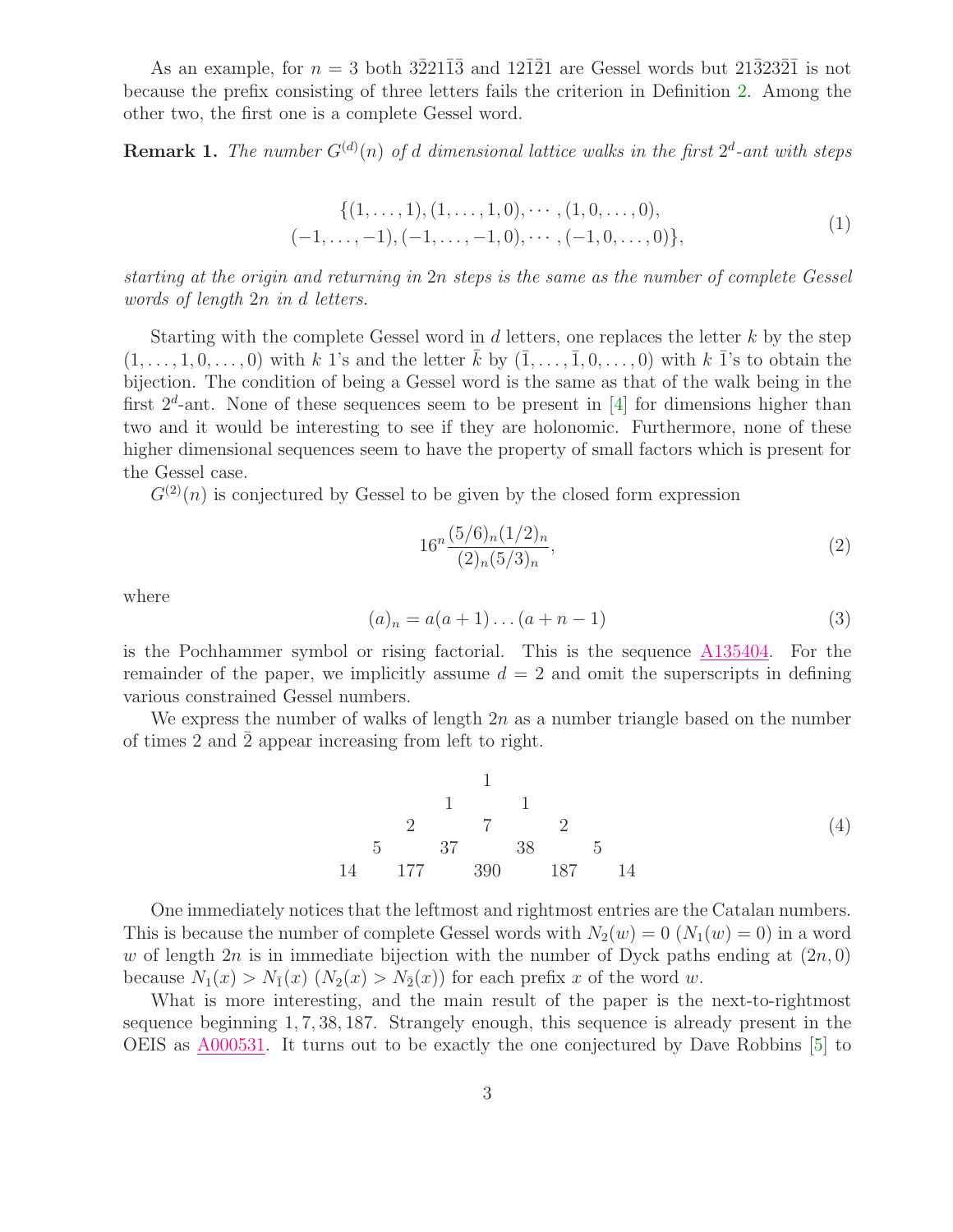be the degree of the polynomial satisfied by  $16K^2$ , where K is the area of a cyclic n-gon and proved in [\[6,](#page-13-5) [7\]](#page-13-6). As far as we know, this result is a coincidence without any satisfactory explanation. For a recent review of the subject, see [\[8\]](#page-13-7). This is also related to Simon Norton's conjecture on the same page in the OEIS. We comment on this in Section [5.](#page-11-0)

<span id="page-3-1"></span>**Theorem 1.** The number of complete Gessel words  $G_1(n)$  in two letters with  $n-1$  2's and  $\bar{2}$ 's, and one 1 and  $\bar{1}$ , is given by

<span id="page-3-2"></span>
$$
G_1(n) = \frac{(2n+1)}{2} \binom{2n}{n} - 2^{2n-1}.
$$
\n(5)

The proof uses the idea that the number of Gessel words with  $n_2$  2's and  $\overline{2}$ 's and  $n_1$  1 and 1's can be calculated using a bijection with Dyck paths. The answer can be written as a sum of products of expressions counting the number of Dyck paths between two different heights. The summation can be done explicitly when  $n_1 = 1$ .

### <span id="page-3-0"></span>3 Complete Gessel words and Dyck paths

We consider Dyck paths to be paths using steps  $\{(1, 1), (1, -1)\}\$  starting at the origin, staying on or above the x-axis and ending on the x-axis. In this section we exhibit a bijection between complete Gessel words (the counting of which is stated by the conjecture of Gessel) and a set of restricted Dyck paths which will be useful in the proof of Theorem [1.](#page-3-1)

**Definition 4.** Let  $P = (P_1, \ldots, P_m)$  be a nondecreasing list of positive integers and  $H =$  $(H_1, \ldots, H_m)$  be a list of nonnegative integers of the same length. We define a  $(P, H)$ -Dyck path to be a Dyck path of length  $\geq P_m$  which satisfies the constraint that between positions  $P_i$  and  $P_{i+1}$  (both inclusive), the ordinate of the path is greater than or equal to  $H_i$  for  $i = 1, \ldots, m - 1.$ 

Notice that this forces the ordinates of the path at positions  $P_i$  to be greater than or equal to the height max $\{H_{i-1}, H_i\}.$ 

We now associate lists  $P$  and  $H$  with every complete Gessel word  $w$  in two letters, using the following algorithm.

- 1. Construct the list S of length  $2n_1$  of letters 1 or 1 as they occur in the word.
- 2. From the list S, construct the list T by replacing 1 by 1 and  $\overline{1}$  by  $-1$ .
- 3. Construct the list  $\tilde{P}$  whose elements are positions of the letter  $S_i$  in w. Similarly, construct the elements of the list P as  $\tilde{P}_i - i$ .
- 4. Finally, each element of the list  $H$  is given by

$$
H_i = \max\left\{-\sum_{k=1}^i T_k, 0\right\}.
$$
 (6)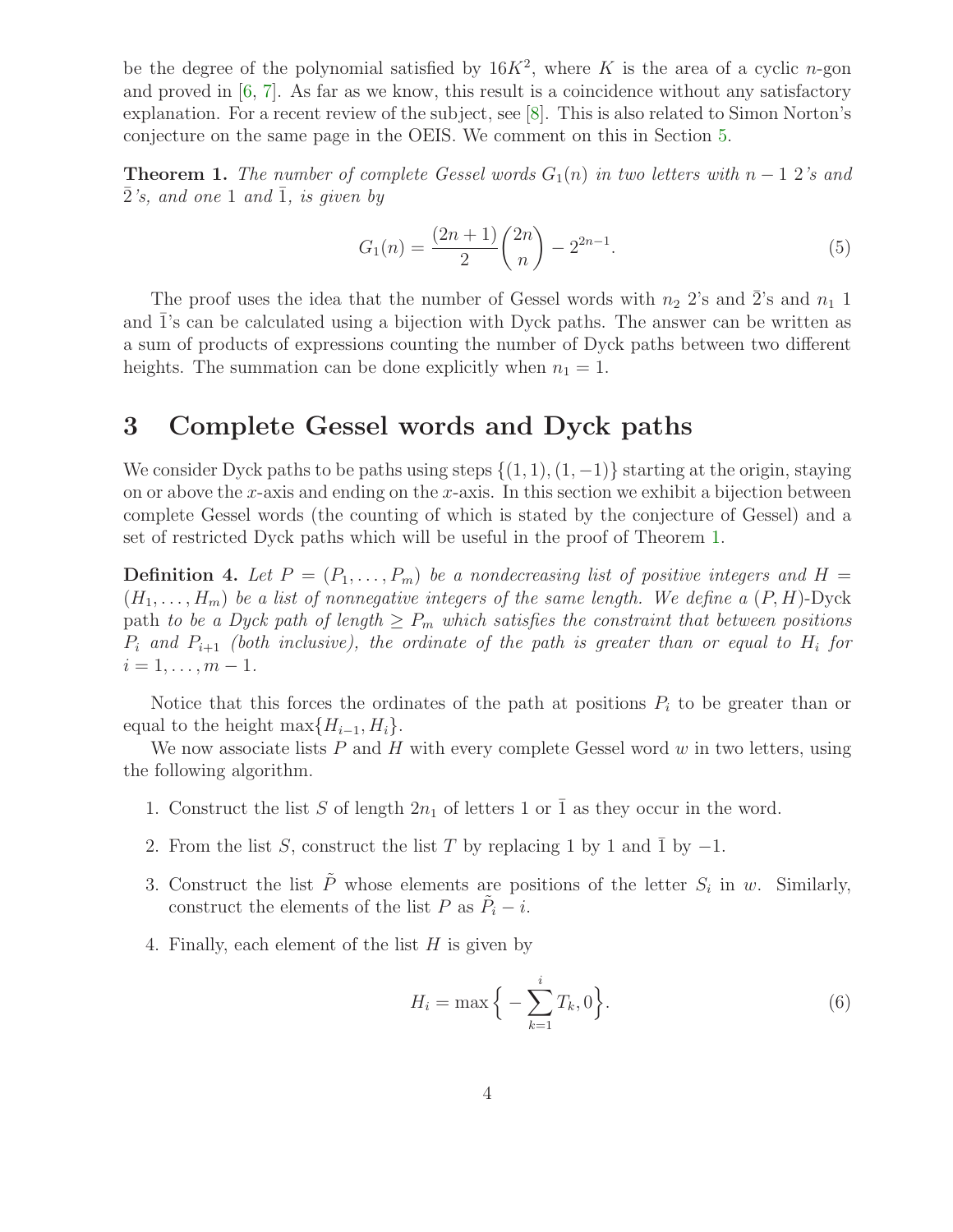As an example, consider the Gessel word  $w = 2\overline{1}21\overline{2}2$ , which is the only complete Gessel word of length six with  $\overline{1}$  at position two at 1 at position four. For this word,  $S = (1, 1), T =$  $(-1, 1), P = (2, 4), P = (1, 2)$  and  $H = (1, 0)$ . There is exactly one such  $((1, 2), (1, 0))$ -Dyck path of length four, namely  $(\nearrow, \nearrow, \searrow, \searrow).$ 

Clearly, P and  $\tilde{P}$  determine each other. However, S and H do not. In particular, H is the zero list if S is a valid Dyck word in the letters 1 and  $\overline{1}$ . However, if we fix S, then we can associate  $(P, H)$ -Dyck paths and Gessel words, in a bijective way.

<span id="page-4-0"></span>**Lemma 2.** Fix the list S of length  $2n_1$  in letters 1 and  $\overline{1}$  beforehand. Complete Gessel words of length  $2(n_1 + n_2)$  in two letters with the positions of the letters in S given by the list P are in bijection with  $(P, H)$ -Dyck paths of length  $2n_2$  where the pairs of lists  $(P, H)$  are constructed by the algorithm described above.

Proof. Starting with the complete Gessel word, one replaces each occurrence of the letter 2 by the step  $(1, 1)$  and that of  $\overline{2}$  by the step  $(1, -1)$ . The constraint defining the  $(P, H)$ -Dyck path is simply another way of expressing the inequality in Definition [2.](#page-1-2)  $\Box$ 

One could generalize this bijection to include paths not ending on the x-axis and Gessel words which are not complete, but this is sufficient for our purposes.

One of the main tools in the proof of Theorem [1](#page-3-1) is an expression for the number of Dyck paths between two different heights, which can be readily obtained from the reflection principle [\[9\]](#page-13-8).

<span id="page-4-1"></span>**Lemma 3.** The number of Dyck paths  $a_{i,j}(k)$  that stay above the x-axis starting at the position  $(0, i)$  and end at position  $(k, j)$  is given by

<span id="page-4-4"></span>
$$
a_{i,j}(k) = \begin{cases} {k \choose (k+i-j)/2} - {k \choose (k+i+j)/2+1}, & \text{if } (k+i+j) \equiv 0 \pmod{2}; \\ 0, & \text{if } (k+i+j) \equiv 1 \pmod{2}. \end{cases}
$$
(7)

<span id="page-4-3"></span>We now use the bijection in Lemma [2](#page-4-0) and the formula in Lemma [3](#page-4-1) to write an expression for the number of complete Gessel words of length  $2n$  for fixed positions of 1, 1.

<span id="page-4-2"></span>**Lemma 4.** Let us fix the positions of  $n_1$  1,  $\overline{1}$  by the lists S,  $\tilde{P}$ . Calculate the lists T and H by the algorithm above and let  $G_{n_1}(\tilde{P}, S; 2n)$  denote the number of such complete Gessel words. Then

$$
G_{n_1}(\tilde{P}, S; 2n) = \sum_{k_1=H_1}^{\tilde{P}_1-1} \sum_{k_2=H_2}^{\tilde{P}_2-1} \cdots \sum_{k_i=H_i}^{\tilde{P}_i-1} \cdots \sum_{k_{2n_1}=H_{2n_1}}^{\tilde{P}_{2n_1}-1}
$$
\n
$$
a_{0,k_1}(\tilde{P}_1-1) a_{k_{2n_1,0}}(2n-\tilde{P}_{2n_1}) \prod_{i=2}^{2n_1} a_{k_{i-1}-H_{i-1},k_i-H_{i-1}}(\tilde{P}_i-\tilde{P}_{i-1}-1).
$$
\n
$$
(8)
$$

Proof. The proof is straightforward, using the bijection of Lemma [2](#page-4-0) to rewrite each Gessel word with the positions of 1,  $\overline{1}$  given by the lists  $S, \tilde{P}$  as a Dyck path with heights at the points  $P_i$  (given by  $k_i$ ) being not less than  $H_i$  and then the reflection principle in Lemma [3](#page-4-1) to count the number of paths between position  $P_{i-1}$  and  $P_i$  for each i.  $\Box$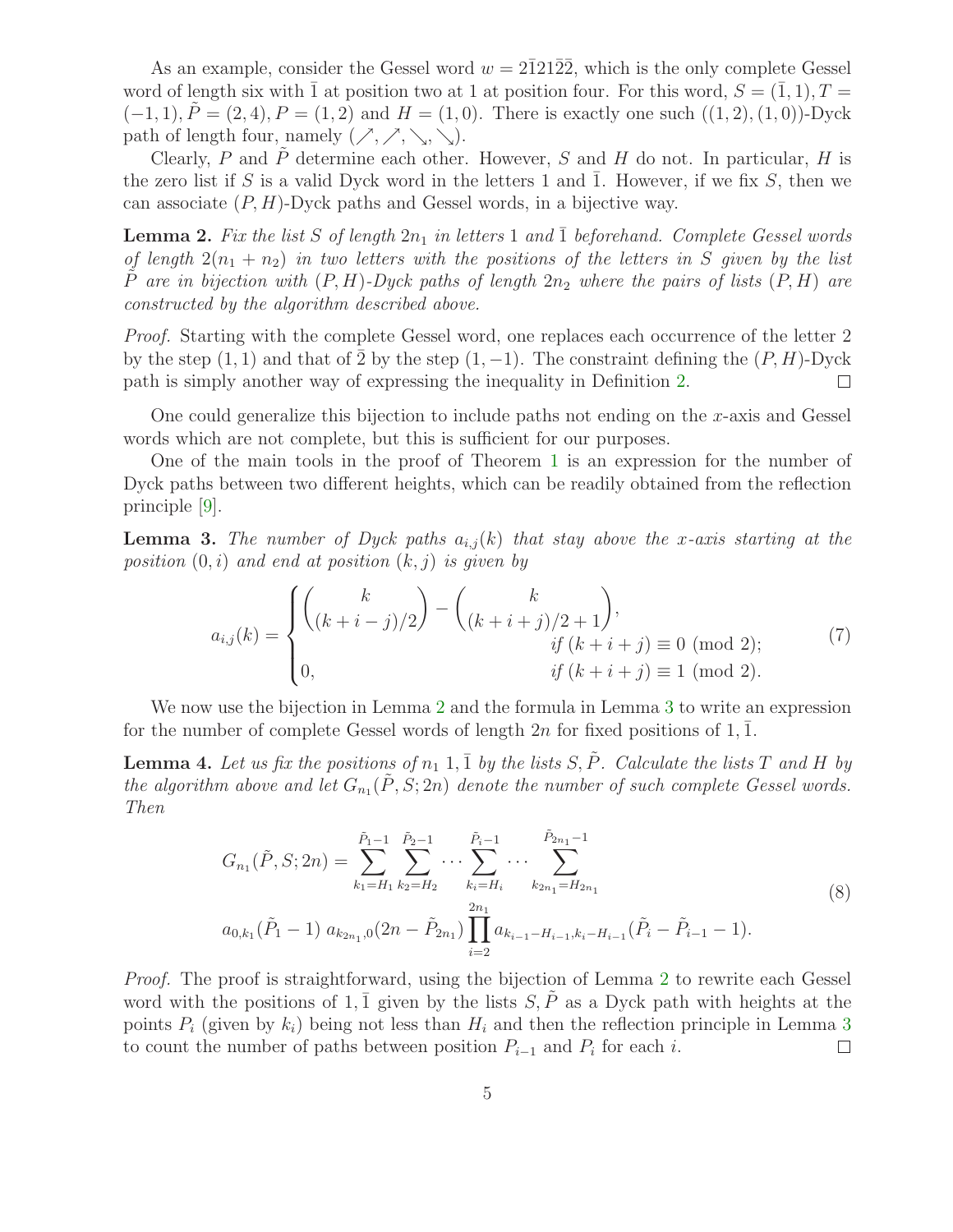<span id="page-5-0"></span>**Corollary 5.** For a given configuration of 1,  $\overline{1}$ , replace each  $+1$  in T by an upward Dyck step and each  $-1$  by a downward Dyck step. If the whole of T forms a legal Dyck path, then  $G_{n_1}(\tilde{P},S;2n) = C_{n-n_1}$ , the  $(n-n_1)$ th Catalan number independent of the list P.

*Proof.* Whenever the above condition is satisfied,  $H<sub>i</sub> = 0$  for all i, which means we simply count the number of Dyck paths of length  $2n_1$  in [\(8\)](#page-4-2) by definition.  $\Box$ 

Now we obtain a formula for the number of complete Gessel words with  $n_1$  1,  $\overline{1}$ 's using Lemma [4](#page-4-3) and writing down all possibilities for  $\tilde{P}$  and S. The number of ways of writing all possible  $\tilde{P}$ 's is simply  $\binom{2n}{2n}$  $\binom{2n}{2n_1}$  because one has to choose  $2n_1$  positions out of  $2n$  positions. For each  $\tilde{P}$ , one has to choose  $n_1$  positions for 1 and  $\overline{1}$  each and therefore the number of such ways is  $\binom{2n_1}{n_1}$  $\binom{2n_1}{n_1}.$ 

Let us form the set

$$
S = \left\{ (\tilde{P}, S) \middle| \begin{array}{l} S \text{ is a list of } n_1 \text{ 1's and } n_1 \text{ 1's.} \\ \tilde{P} \text{ is an increasing list of} \\ 2n_1 \text{ positions between 1 and } 2n, \end{array} \right\},\tag{9}
$$

whose cardinality is

$$
\binom{2n}{2n_1}\binom{2n_1}{n_1} = \frac{(2n)!}{(n_1)!^2(2n - 2n_1)!}.
$$
\n(10)

Therefore the number of complete Gessel words with exactly  $n_1$  1, 1's is given by

$$
G_{n_1}(n) = \sum_{(\tilde{P}, S) \in \mathcal{S}} G_{n_1}(\tilde{P}, S; 2n),
$$
\n(11)

and the number of complete Gessel words in 2n letters is

$$
G(n) = \sum_{n_1=0}^{n} G_{n_1}(n). \tag{12}
$$

Showing that  $G(n)$  is equal to the expression [\(2\)](#page-2-0) would be the ultimate (and possibly hopeless) aim of this line of approach.

We now have all the ingredients necessary to prove Theorem [1](#page-3-1) which corresponds to the special case  $n_1 = 1$ . Before we go on to the proof, however, we make some observations about complete Gessel words with exactly one 1 and 1. Let  $d_{i,j}$  be the number of possibilities where a 1 or a  $\overline{1}$  is at position i and its counterpart at position j. Then we draw the following triangle for a specific  $n$ ,

$$
d_{1,2n}
$$
\n
$$
d_{1,2n-1}
$$
\n
$$
d_{2,2n}
$$
\n
$$
d_{2,2n-1}
$$
\n
$$
d_{3,2n}
$$
\n
$$
d_{3,2n}
$$
\n
$$
d_{2n-2,2n-1}
$$
\n
$$
(13)
$$
\n
$$
d_{2n-1,2n}
$$
\n
$$
(14)
$$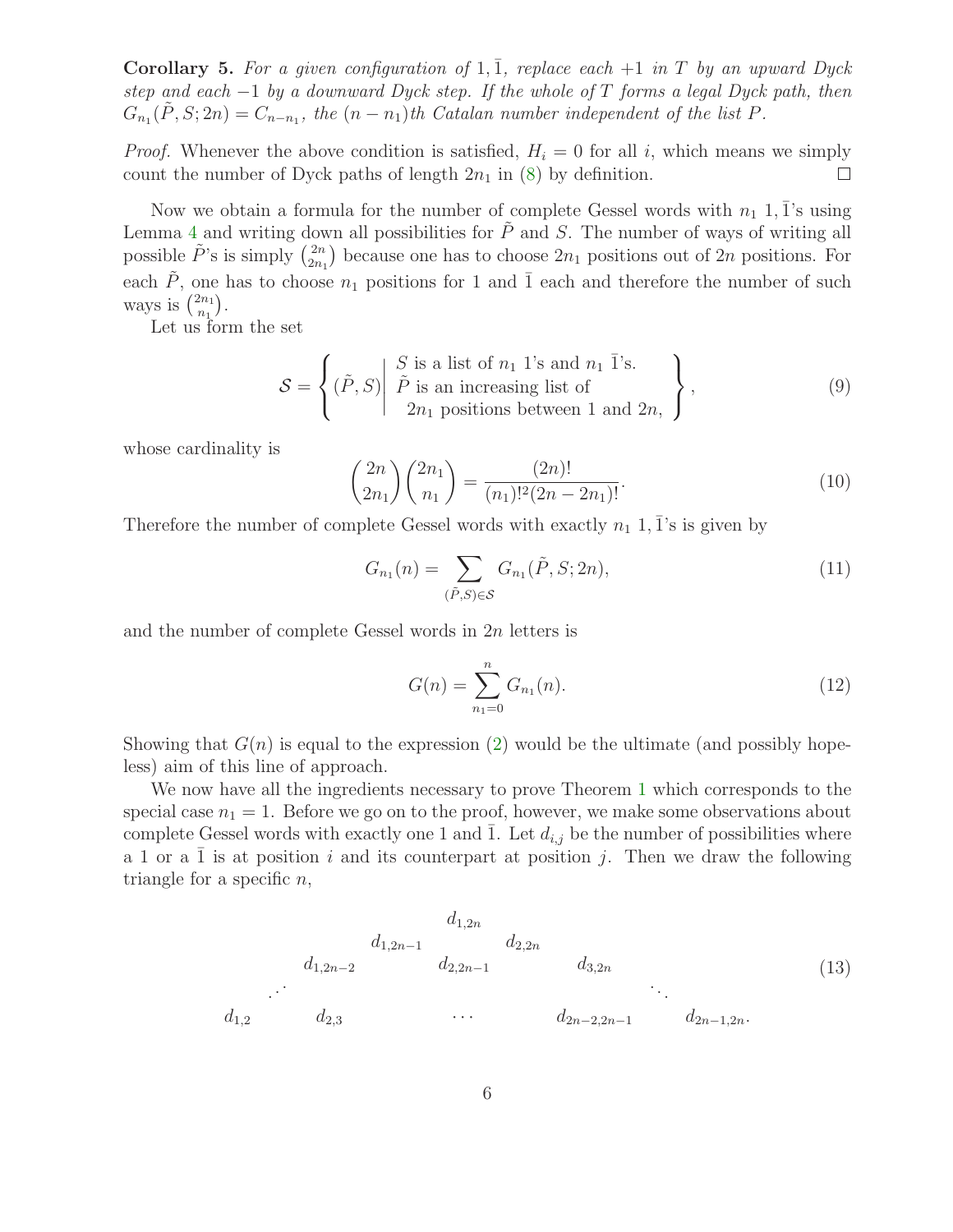For  $n = 3$ , the triangle is

2 2 2 2 3 2 2 3 3 2 2 4 3 4 2, (14)

and for  $n = 4$ , the triangle is

5 5 5 5 7 5 5 7 7 5 5 8 7 8 5 5 8 8 8 8 5 5 10 8 10 8 10 5. (15)

It is clear that if one stacks these triangles on top of one another, one gets a kind of Pascal's pyramid, where each layer n fits in the vacancies of the layer  $n - 1$  above it.

**Remark 1.** We note some properties of these triangles.

- 1. The sum of the entries in the triangle are precisely what we claim are given by [\(5\)](#page-3-2).
- 2. One notices immediately that the extremal columns are Catalan numbers  $C_{n-1}$ . This follows immediately from Corollary [5](#page-5-0) and the fact that a Gessel word cannot begin with  $\overline{1}$  or  $\overline{2}$ , or end with a 1 or 2. The entries at even positions in the last row are  $2C_{n-1}$ . This is clear since if  $\overline{1}$  and 1 are at positions 2i and  $2i + 1$  respectively, then any legal Dyck word in the letters 2 and  $\overline{2}$  is a Gessel word after this insertion.
- 3. Every number in the interior of the triangle occurs  $4k$  times for k a positive integer. Furthermore, they are organized as rhombus-shaped blocks of size four. This turns out to be true for all  $n$ . We will need this fact in the proof later and we state it as Lemma [6.](#page-7-0)

## <span id="page-6-0"></span>4 Proof of Theorem [1](#page-3-1)

<span id="page-6-1"></span>One simply has to analyze all possibilities of occurrences of 1 and  $\overline{1}$  case by case. Suppose 1 occurs at position i and 1 occurs at position j in a word of length 2n and  $i < j$ . Then by Corollary [5,](#page-5-0) the number of such Gessel words is  $C_{n-1}$ . The number of possibilities of i, j such that  $1 \leq i < j \leq 2n$  is  $n(2n-1)$ . Therefore, the number of Gessel words where the 1 occurs before the  $\overline{1}$  is

$$
(2n-1)\binom{2n-2}{n-1}.\t(16)
$$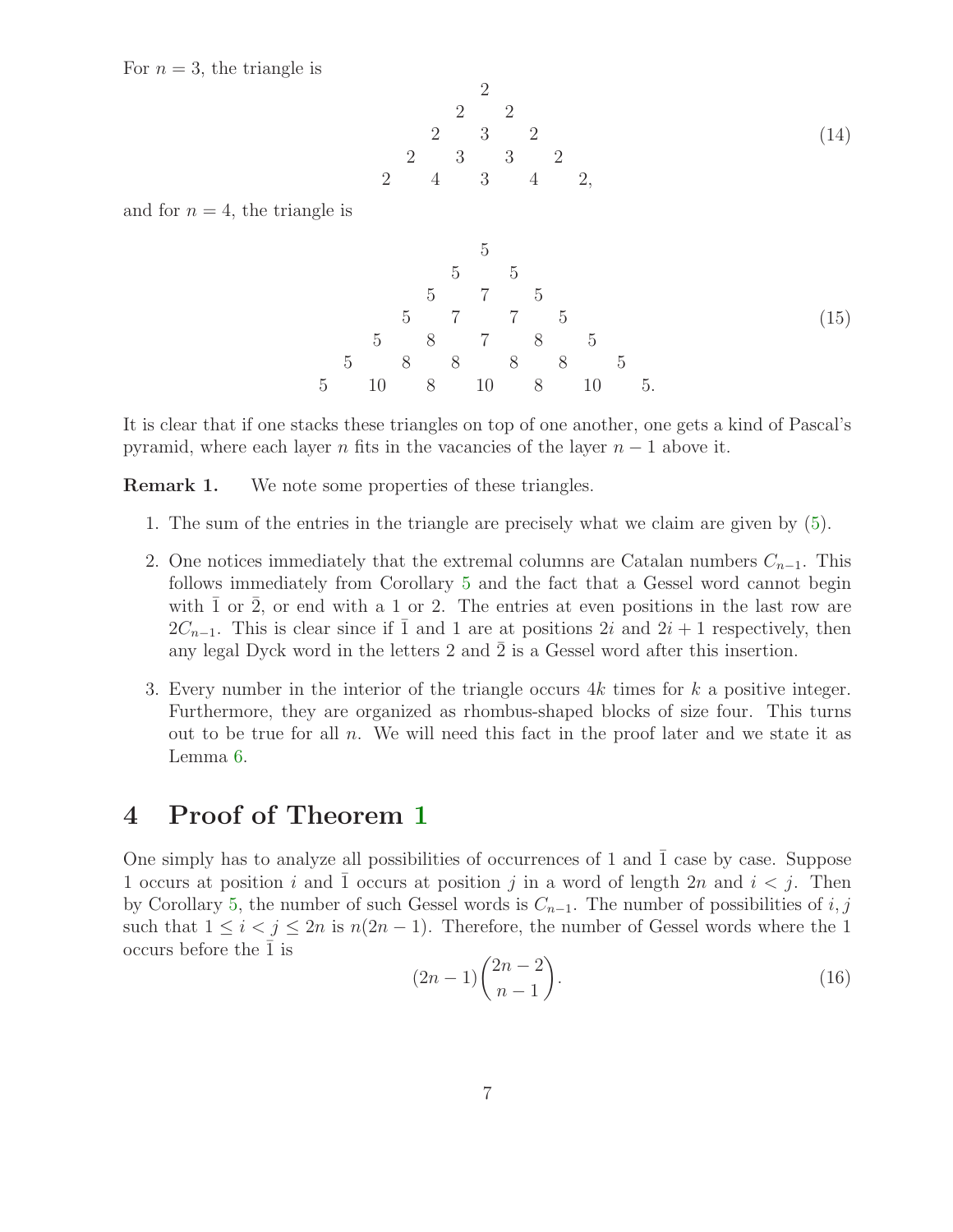We now use Lemma [4](#page-4-3) to count the number of words where  $\overline{1}$  occurs at site i before 1 at site  $j$ ,

$$
G_1([i,j],[\bar{1},1];2n)
$$
  
= 
$$
\sum_{k_1=1}^{i-1} \sum_{k_2=0}^{j-1} a_{0,k_1}(i-1) a_{k_1-1,k_2-1}(j-i-1) a_{k_2,0}(2n-j),
$$
 (17)

which, using [\(7\)](#page-4-4) gives

<span id="page-7-1"></span>
$$
G_1([i,j],[\bar{1},1];2n) = \sum_{k_1=1}^{i-1} \sum_{k_2=0}^{j-1} C_{(i-1-k_1)/2}^{(i-1+k_1)/2} C_{(2n-j-k_2)/2}^{(2n-j+k_2)/2}
$$

$$
\left[ \binom{j-i-1}{(j-i-1+k_1-k_2)/2} - \binom{j-i-1}{(j-i-1+k_1+k_2)/2} \right]
$$
(18)

where  $C_n^m$  is the Catalan triangle number given by  $\frac{(m-n+1)}{(m+1)} \binom{m+n}{n}$  for  $0 \le n \le m$  and is zero when either  $m$  or  $n$  are not integers.

We now use the following result to simplify calculations. The proof of this assertion is easily verified by expanding  $(18)$  and noting that the answer is the same when i is replaced by either  $2i$  or  $2i + 1$  and similarly for j.

<span id="page-7-0"></span>Lemma 6. For  $1 \leq i < j \leq n-1$ ,

<span id="page-7-2"></span>
$$
G_1([2i, 2j], [\bar{1}, 1]; 2n) = G_1([2i, 2j + 1], [\bar{1}, 1]; 2n)
$$
  
= 
$$
G_1([2i + 1, 2j], [\bar{1}, 1]; 2n) = G_1([2i + 1, 2j + 1], [\bar{1}, 1]; 2n).
$$
 (19)

Then the total number of Gessel words with a  $\overline{1}$  preceding a 1 is given by

$$
\sum_{i=1}^{2n-1} \sum_{j=i+1}^{2n} G_1([i,j],[\overline{1},1];2n) = 4 \sum_{i=1}^{n-2} \sum_{j=i+1}^{n-1} G_1([2i,2j],[\overline{1},1];2n) + \sum_{i=1}^{n-1} G_1([2i,2i+1],[\overline{1},1];2n) = 4(S_2 - S_3) + S_1.
$$
\n(20)

where we have split the sum in three parts, with

$$
S_1 = \sum_{i=1}^{n-1} G_1([2i, 2i+1], [\bar{1}, 1]; 2n).
$$
 (21)

The remainder in [\(20\)](#page-7-2) we split using [\(18\)](#page-7-1), and using the variables  $r = (2i - k_1 - 1)/2$ , s =  $(2n-2j-k_2)/2,$ 

$$
\sum_{i=1}^{n-2} \sum_{j=i+1}^{n-1} G_1([2i, 2j], [\bar{1}, 1]; 2n) = S_2 - S_3 \tag{22}
$$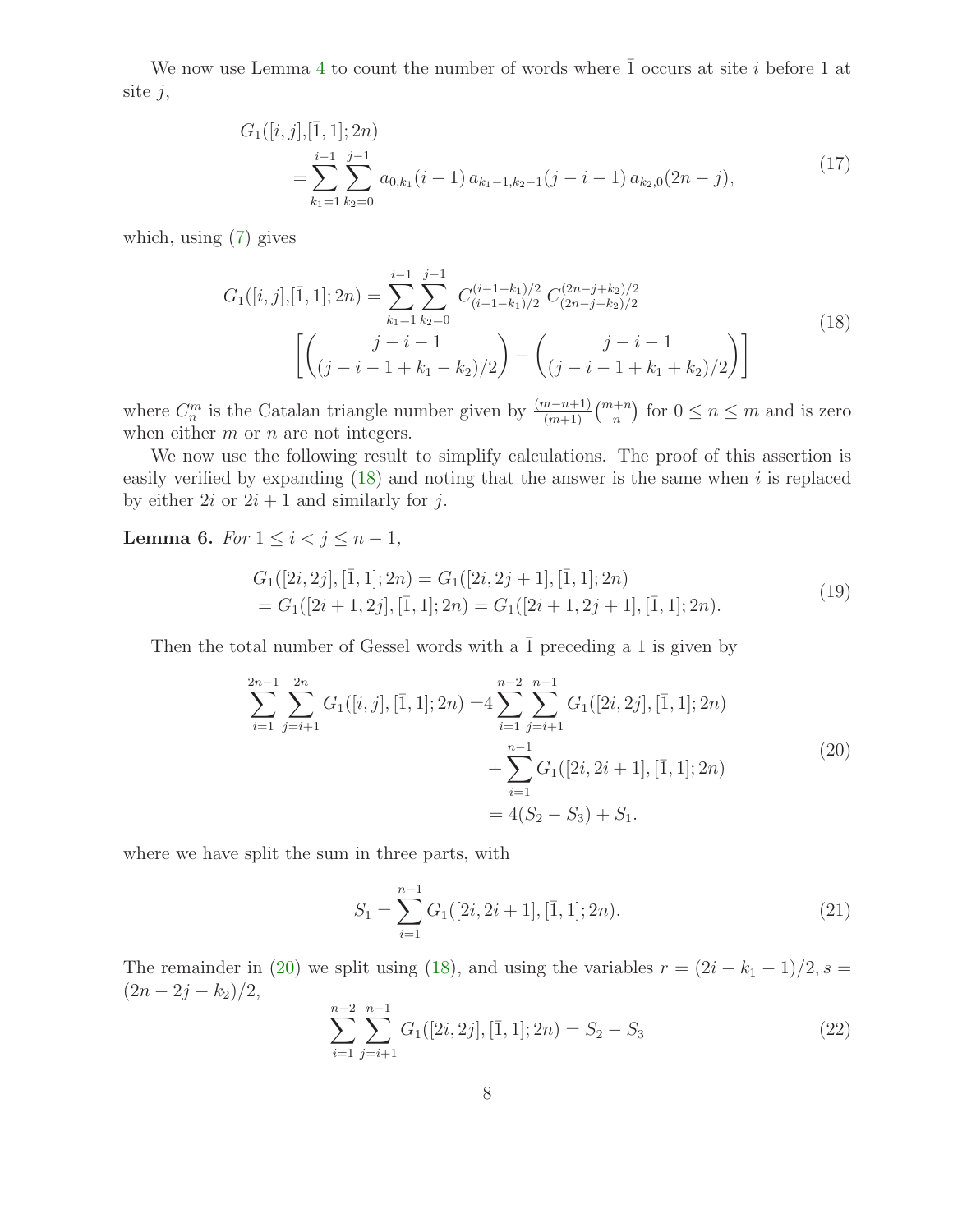where we have extended the upper and lower index of the inner sum, instead of from  $n - 2j$ to  $n - j$ , to range from 0 to  $n - j - 1$  for later convenience, as

$$
S_2 = \sum_{i=1}^{n-2} \sum_{j=i+1}^{n-1} \sum_{r=0}^{i-1} \sum_{s=0}^{n-j-1} C_r^{2i-r-1} C_s^{2n-2j-s} \binom{2j-2i-1}{2j+s-n-r-1},
$$
  
\n
$$
S_3 = \sum_{i=1}^{n-2} \sum_{j=i+1}^{n-1} \sum_{r=0}^{i-1} \sum_{s=0}^{n-j-1} C_r^{2i-r-1} C_s^{2n-2j-s} \binom{2j-2i-1}{n-s-r-1}.
$$
\n(23)

This change of summation index does not matter because  $S_2 - S_3$  is zero for  $s = n - j$  and s between 0 and  $n - 2j - 1$  inclusive. We now estimate these three sums in turn.

#### 4.1 The sum  $S_2$

Replacing  $r \to i - 1 - r$  and  $s \to n - j - s - 1$ , substituting  $k = j - i$  and rearranging the variables, we get

$$
S_2 = \sum_{r=0}^{n-3} \sum_{k=1}^{n-r-2} \sum_{i=r+1}^{n-1-k} \sum_{s=0}^{n-i-k-1} C_{i-r-1}^{i+r} C_{n-k-i-s-1}^{n-k-i+s+1} {2k-1 \choose k-s+r-1}.
$$
 (24)

Now replace  $k \to k - 1, i \to i - r - 1$  to get

<span id="page-8-0"></span>
$$
S_2 = \sum_{r=0}^{n-3} \sum_{k=0}^{n-r-3} \sum_{i=0}^{n-r-k-3} \sum_{s=0}^{n-r-k-i-3} C_i^{i+2r+1} C_{n-k-i-r+s-1}^{n-k-i-r+s-1} {2k+1 \choose k-s+r}.
$$
 (25)

We now replace the variable r by  $u = k+r$ . Notice that the binomial coefficient is independent of  $i$  for which we use the identity

$$
\sum_{i=0}^{C} C_i^{i+A} C_{C-i}^{B-i} = C_C^{A+B+1},\tag{26}
$$

which means we are left with

$$
S_2 = \sum_{u=0}^{n-3} \sum_{k=0}^{u} \sum_{s=0}^{n-u-3} C_{n-u-s-3}^{u+n+s-2k+1} {2k+1 \choose u-s}
$$
  
= 
$$
\sum_{k=0}^{n-3} \sum_{u=0}^{n-k-3} \sum_{s=0}^{n-u-k-3} C_{n-u-s-k-3}^{u+n+s-k+1} {2k+1 \choose u+1-s}.
$$
 (27)

Let  $A = n - k - 3$ ,  $v = u - s$  and  $v' = s - u$ . Then one easily verifies that

$$
\sum_{u=0}^{A} \sum_{s=0}^{A-u} = \sum_{v=0}^{A} \sum_{\substack{u=v\\(s=u-v)}}^{A/2+v/2} + \sum_{v'=0}^{A} \sum_{\substack{s=v'\\(u=s-v')}}^{A/2+v'/2} - \sum_{\substack{s=0\\(u=s)}}^{A/2} \tag{28}
$$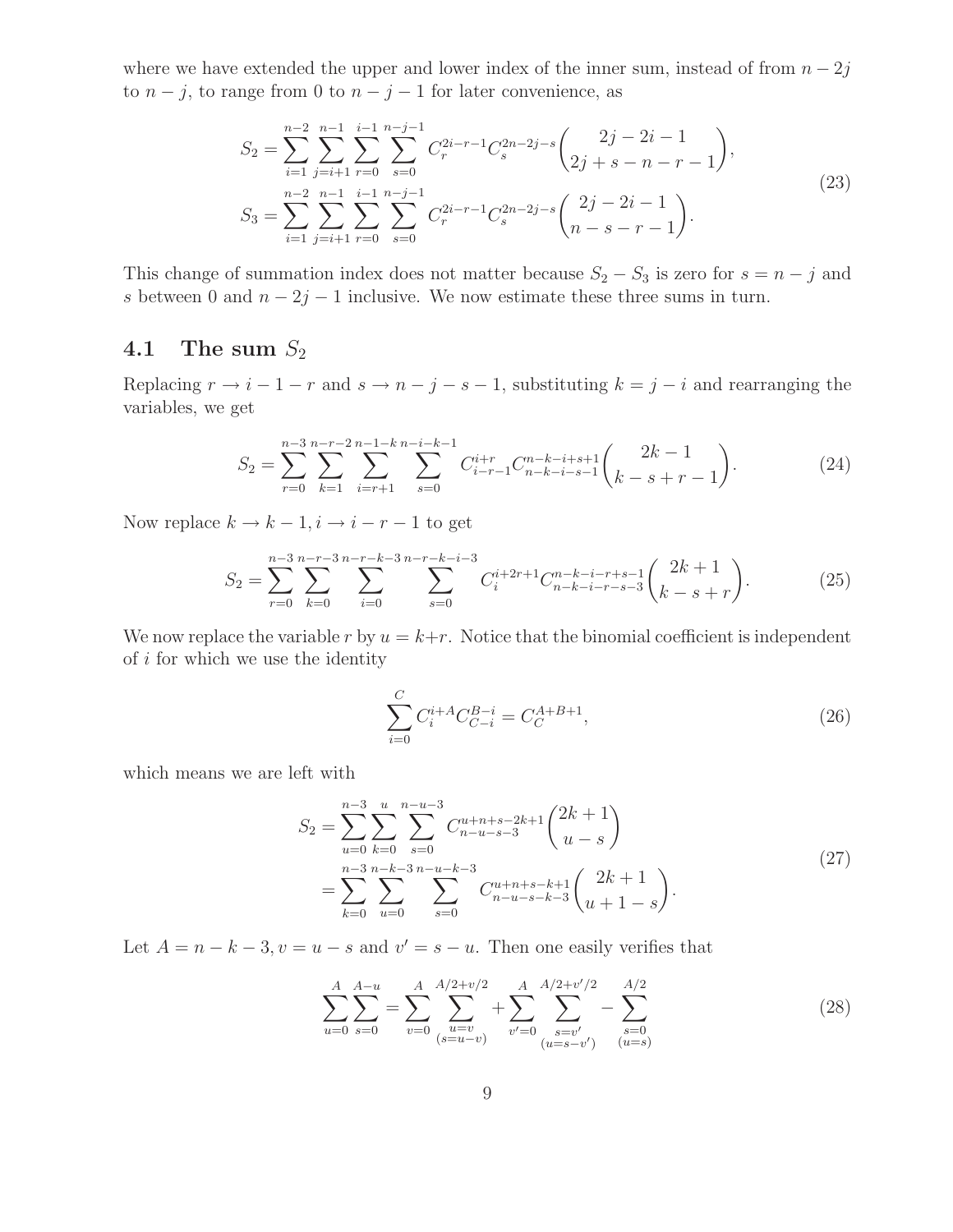The binomial coefficient is independent of  $u$  in the first sum and of  $s$  in the remaining two and hence the innermost sum can be done using the identity

$$
\sum_{s=v}^{n/2} C_{n-2s}^{B+2s} = \binom{B+n-1}{n-2v}.
$$
\n(29)

This reduces the sum (after a change of variables) to

$$
S_2 = \sum_{k=0}^{n-3} \sum_{v=0}^{k} {2k+3 \choose k-v} {2n-2k-4 \choose n-k-v-2} - \sum_{k=0}^{n-3} {2k+1 \choose k+1} {2n-2k-3 \choose n-k-3}
$$
 (30)

These sums are handled as special cases of the Chu-Vandermonde identity to yield

<span id="page-9-0"></span>
$$
S_2 = \frac{n+2}{4} \binom{2n}{n} - 3 \cdot 2^{2n-3},\tag{31}
$$

which appears as sequence  $\underline{A045720}$  $\underline{A045720}$  $\underline{A045720}$  because it is the threefold convolution of the sequence  $a_n = \binom{2n+1}{n+1}.$ 

### 4.2 The sum  $S_3$

$$
S_3 = \sum_{i=1}^{n-2} \sum_{j=i+1}^{n-1} \sum_{r=0}^{i-1} \sum_{s=0}^{n-j-1} C_r^{2i-r-1} C_s^{2n-2j-s} \binom{2j-2i-1}{n-s-r-1},
$$
(32)

which after replacing  $i \rightarrow i - r - 1$  and subsequently  $j \rightarrow j - r - i - 2$  and rearranging becomes

$$
S_3 = \sum_{j=0}^{n-3} \sum_{i=0}^{n-j-3} \sum_{s=0}^{n-j-i-3} \sum_{r=0}^{n-j-i-s-3} C_r^{2i+r+1} C_{n-j-i-r-s-3}^{n-j-r-i+s-1} {2j+1 \choose s+j+i+2}.
$$
 (33)

We now use  $(26)$  to do the summation with respect to r and get

$$
S_3 = \sum_{j=0}^{n-3} \sum_{i=0}^{n-j-3} \sum_{s=0}^{n-j-i-3} C_{n-j-i-s-3}^{n-j+i+s+1} {2j+1 \choose s+j+i+2}.
$$
 (34)

Now, replacing s by  $k = i + s$ , we get

$$
S_3 = \sum_{j=0}^{n-3} \sum_{k=0}^{n-j-3} \sum_{i=0}^k C_{n-j-k-3}^{n-j+k+1} {2j+1 \choose k+j+2}
$$
  
= 
$$
\sum_{j=0}^{n-3} \sum_{k=0}^{n-j-3} (k+1) C_{n-j-k-3}^{n-j+k+1} {2j+1 \choose k+j+2}
$$
  
= 
$$
\sum_{k=0}^{n-3} \sum_{j=0}^{n-k-3} (k+1) C_{n-j-k-3}^{n-j+k+1} {2j+1 \choose k+j+2}.
$$
 (35)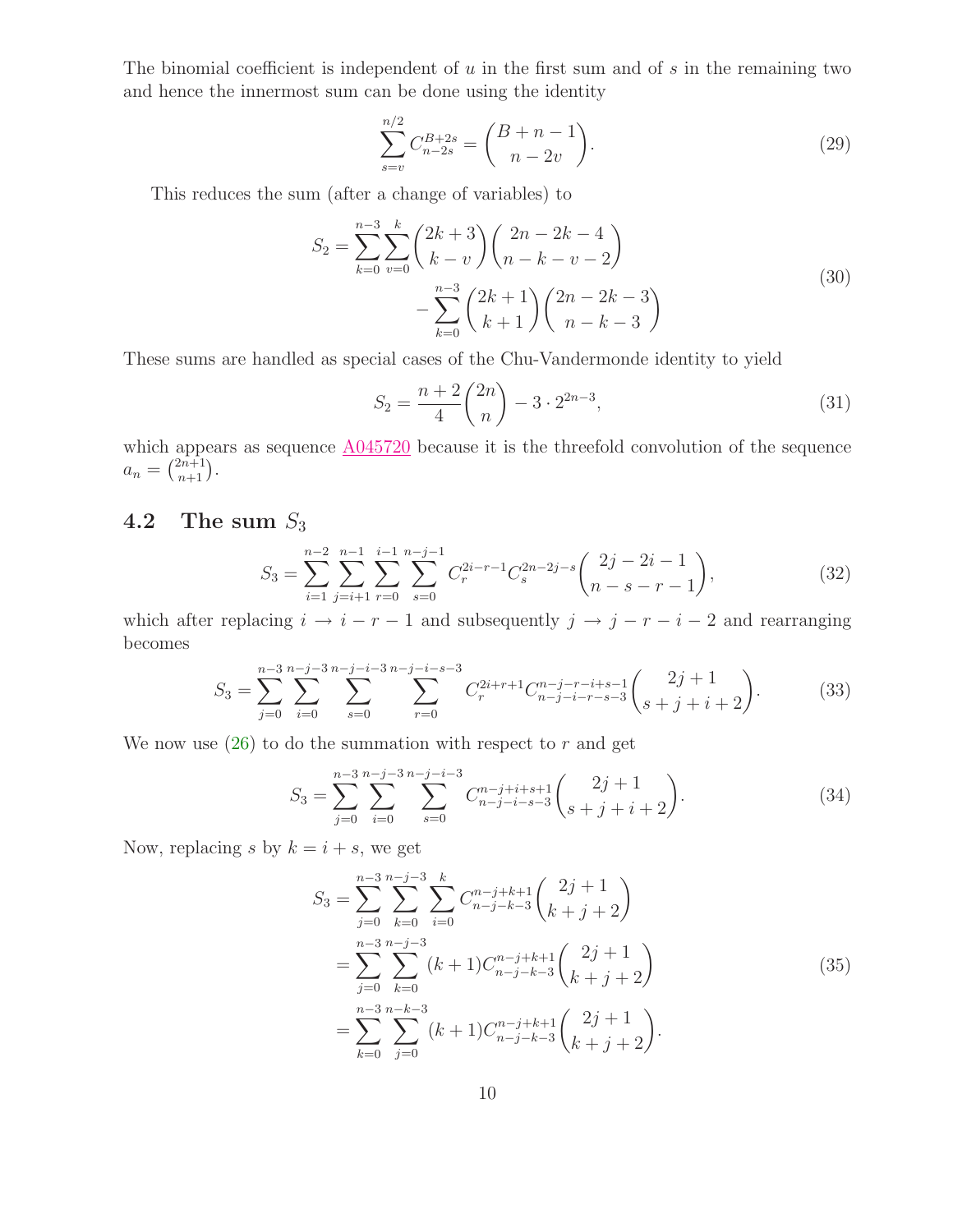We now use the identity

$$
\sum_{j=C}^{B} C_{B-j}^{A-j} {2j+1 \choose j-C} = {A+B+2 \choose B-C},
$$
\n(36)

for the inner sum to get

<span id="page-10-0"></span>
$$
S_3 = \sum_{k=0}^{n-3} (k+1) {2n \choose n-4-2k},
$$
  
\n
$$
= \sum_{k=0}^{(n-4)/2} (k+1) {2n \choose n-4-2k},
$$
  
\n
$$
= \frac{1}{2} \sum_{k=0}^{(n-4)/2} (2k+4) {2n \choose n-4-2k} - \sum_{k=0}^{(n-4)/2} {2n \choose n-4-2k}
$$
  
\n
$$
= \frac{n}{2} {2n-2 \choose n-4} - \sum_{k=0}^{(n-4)/2} {2n \choose n-4-2k}
$$
  
\n
$$
= \frac{n}{2} {2n-2 \choose n-4} - 2^{2n-2} + \frac{(2n)!(3n^2+n+2)}{2n!(n+2)!}.
$$
 (37)

## **4.3** The sum  $S_1$

$$
S_1 = \sum_{i=1}^{n-1} \sum_{r=1}^i \sum_{s=1}^i C_{i-r}^{i-1+r} C_{n-i-s}^{n-i+s-1} \left[ \begin{pmatrix} 0 \\ r-s \end{pmatrix} - \begin{pmatrix} 0 \\ r+s-1 \end{pmatrix} \right].
$$
 (38)

<span id="page-10-1"></span>The first term forces  $r = s$  and the second term is identically zero because  $r + s \geq 2$ . This means we are left with

$$
S_1 = \sum_{i=1}^{n-1} \sum_{r=1}^i C_{i-r}^{i-1+r} C_{n-i-r}^{n-i+r-1}
$$
  
=  $(n-1)C_{n-1}$ . (39)

Thus the total number of Gessel words where a  $\overline{1}$  occurs before a 1 defined in [\(20\)](#page-7-2) is given, using [\(31\)](#page-9-0),[\(37\)](#page-10-0) and [\(39\)](#page-10-1), by

<span id="page-10-2"></span>
$$
4(S_2 - S_3) + S_1 = \frac{(n^3 + 4n^2 + 5n + 2)(2n)!}{2n!(n+2)!} - 2^{(2n-1)},
$$
\n(40)

and therefore, the total number of complete Gessel words is

$$
G_1(n) = 4(S_2 - S_3) + S_1 + (2n - 1) \binom{2n - 2}{n - 1} = \frac{(2n + 1)}{2} \binom{2n}{n} - 2^{2n - 1},\tag{41}
$$

which is exactly the same expression as  $(5)$ .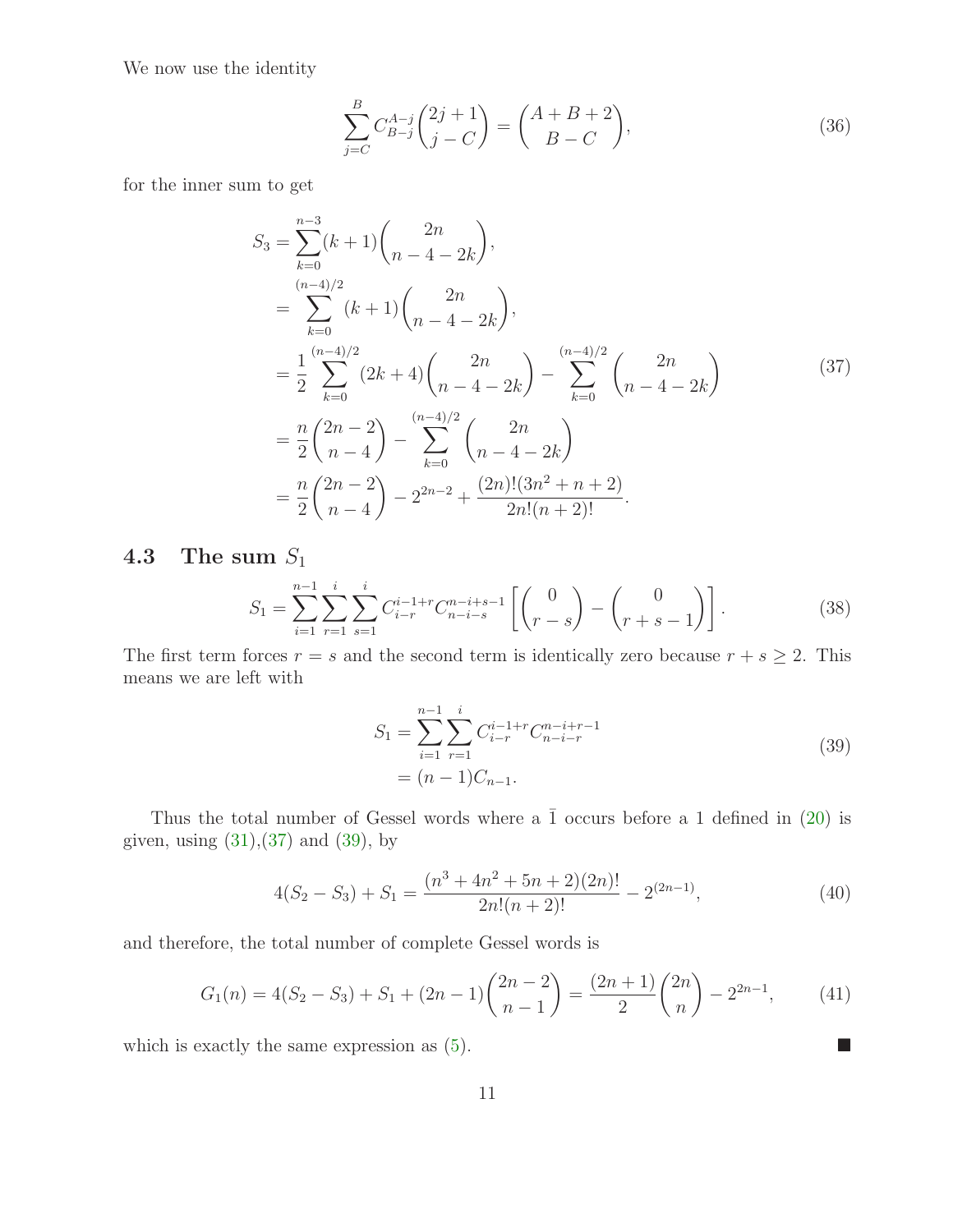## <span id="page-11-0"></span>5 Remarks

This section is intended to be speculative in nature and consequently, the statements are unproven as far as we know, though not necessarily very deep. In 2001, Simon Norton made the following conjecture in [A000531.](http://www.research.att.com/cgi-bin/access.cgi/as/~njas/sequences/eisA.cgi?Anum=A000531)

A conjectured definition: Let  $0 < a_1 < a_2 < \cdots < a_{2n} < 1$ . Then how many ways are there in which one can add or subtract all the  $a_i$  to get an odd number. For example, take  $n = 2$ . Then the options are  $a_1 + a_2 + a_3 + a_4 = 1$  or 3; one can change the sign of any of the  $a_i$ 's and get 1; or  $-a_1 - a_2 + a_3 + a_4 = 1$ . That's a total of 7, which is the 2nd number of this sequence.

We want to connect this conjecture to Theorem [1.](#page-3-1) Before that, we need some preliminaries. One can represent every equation of the form  $\pm a_1 \cdots \pm a_{2n} = 1$  as a 2n-tuple of  $+,$ symbols. Let us replace every  $-$  by a 0 and every  $+$  by a 1. Then, one can represent all possible ways of ordering the +'s and  $-$ 's by binary words of length  $2n$ .

To state the conjecture precisely, we need a different notion of subword than that existing in the literature, which is probably best defined recursively.

Definition 5. Suppose the word w is taken from the set S which is ordered. We say that the motif  $\mu$  of length k occurs in the word w of length n if there is an increasing sequence of length k of elements  $\in [n]$  such that the subword  $w_1$  of w formed by taking the letters of w from this sequence has the same order relation among its letters as do the letters of  $\mu$ .

We then say that the number of occurrences of  $\mu$  is zero if no such sequence exists, and is one more than the number of motifs of the new word formed by removing the letters of the subword  $w_1$  from  $w$ .

Let w be such a binary word. Then define  $n_1(w)$  to be number of occurrences of the symbol 1 in w, which trivially is the number of occurrences of the motif 1 in  $w$ . Also define  $n_{10}(w)$  to be the number of occurrences of the motif 10 in w. For example,  $n_{10}(1110)$  =  $1 + n_{10}(11) = 1$  and  $n_{10}(0110000) = 1 + n_{10}(01000) = 2 + n_{10}(000) = 2$ . We now form the multiset  $S$ , where each word  $w$  occurs

$$
m(w) = \left\lfloor \frac{n_1(w) - n_{10}(w)}{2} \right\rfloor_+ \tag{42}
$$

times. Note that if  $m(w)$  is zero or negative, it never appears. Then, it seems that the cardinality of S is the same as the conjecture in the sequence. Moreover there is a bijection from the  $\pm$  notation to the binary notation. This means that the number of times a binary word appears in S seems to be the same as the number of positive odd integers in the right hand side of the equation corresponding to the same binary word which admit solutions. We give a concrete example in Table [1.](#page-12-0)

The connection between the two problems is as follows. For each fixed number  $n_1$  of  $+$ signs from 2 to 2n, count only those sums in which all possible  $\binom{2n}{n}$  $\binom{2n}{n_1}$  combinations give rise to that sum and add them up. This number is precisely the same as the number of Gessel words stated in Theorem [1](#page-3-1) in which the 1 precedes the  $1$ . The formula for the number of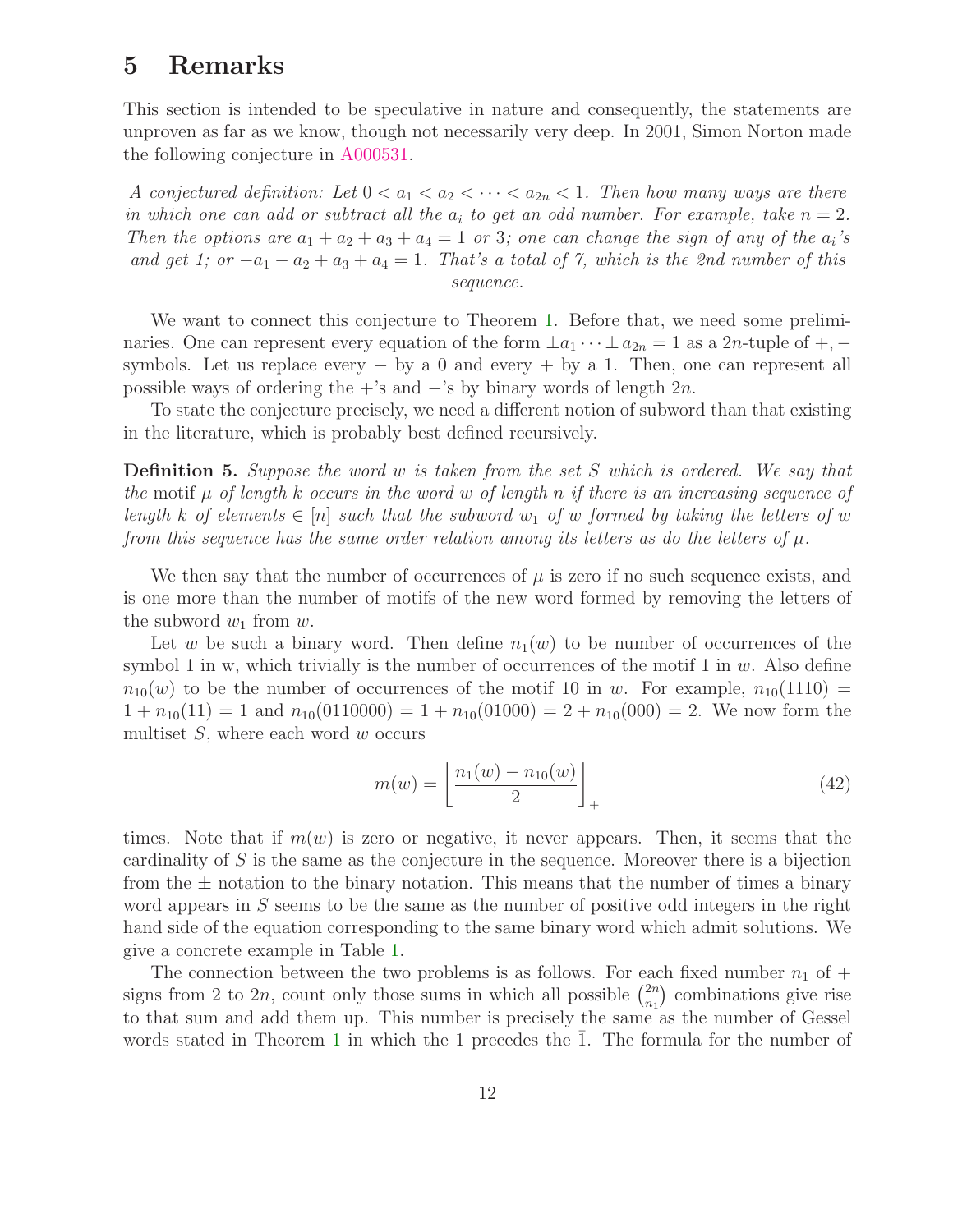| 土         | Odd integer | Binary | $n_1(w)$ | $n_{10}(w)$ | m(w) |
|-----------|-------------|--------|----------|-------------|------|
| word      | sums        | word   |          |             |      |
| $+ + + +$ | 1,3         | 1111   |          |             | 2    |
|           |             | 1110   | 3        |             |      |
|           |             | 1101   | 3        |             |      |
|           |             | 1011   | 3        |             |      |
|           |             | 0111   | 3        |             |      |
|           |             | 0011   |          |             |      |

<span id="page-12-0"></span>Table 1: All allowed possibilities for  $n = 2$ .

such Gessel words is given by  $(16)$ . If one considers the set of only those  $\pm$  words for fixed  $n_1$  such that a number strictly smaller than  $\binom{2n}{n_1}$  $\binom{2n}{n_1}$  contribute, then this set is equinumerous with the Gessel words stated above in which the  $\overline{1}$  precedes the 1 and is given by [\(40\)](#page-10-2). This leads us to conjecture the presence of a bijection between the multiset S and the number of complete Gessel words with exactly one 1 and 1.

| Number of $+$ and $ $ Sum=1 $ $ Sum=3 $ $ Sum=5 $ $ Sum=7 |    |    |  |
|-----------------------------------------------------------|----|----|--|
| and $-$ signs                                             |    |    |  |
| $8+$                                                      |    |    |  |
| $7+, 1-$                                                  | 8  | 8  |  |
| $6+, 2-$                                                  | 28 | 28 |  |
| $5+, 3-$                                                  | 56 | 8  |  |
| $4+, 4-$                                                  | 28 |    |  |
| $3+, 5-$                                                  | 8  |    |  |
| $2+, 6-$                                                  |    |    |  |

<span id="page-12-1"></span>Table 2: The number of words for a fixed number of  $+$  and  $-$  signs and fixed sum in the case  $n = 4$ .

For example, there are 6 complete Gessel words for  $n = 2$  where the 1 precedes the 1. From Table [1,](#page-12-0) one sees that all possible terms contribute when we have either  $4+$  or  $3+,1$ signs. There are two possibilities for the former (when the sums are 1 and 3) and four for the latter (when the sum is 1). Similarly, there is only one complete Gessel word for  $n = 2$  where  $\overline{1}$  precedes 1, which is given by  $2\overline{1}21\overline{2}2$  and for  $2+, 2-$  signs, there are 6 possible words, but only one contributes.

For any fixed  $n_1$  and any fixed odd integer sum, the number of words which allow this seem to be of the form  $\binom{2n}{k}$  $\binom{2n}{k}$  where k varies from 0 to  $n-1$ . We illustrate this via another concrete example in Table [2.](#page-12-1) Notice that the only integers appearing in the table are the binomial coefficients  $\binom{8}{k}$  $\binom{8}{k}$  with  $k = 0, 1, 2$  or 3. Another observation is that if one draws lines of 45<sup>°</sup> starting from the first column in Table [2](#page-12-1) and looks at the diagonal columns, one finds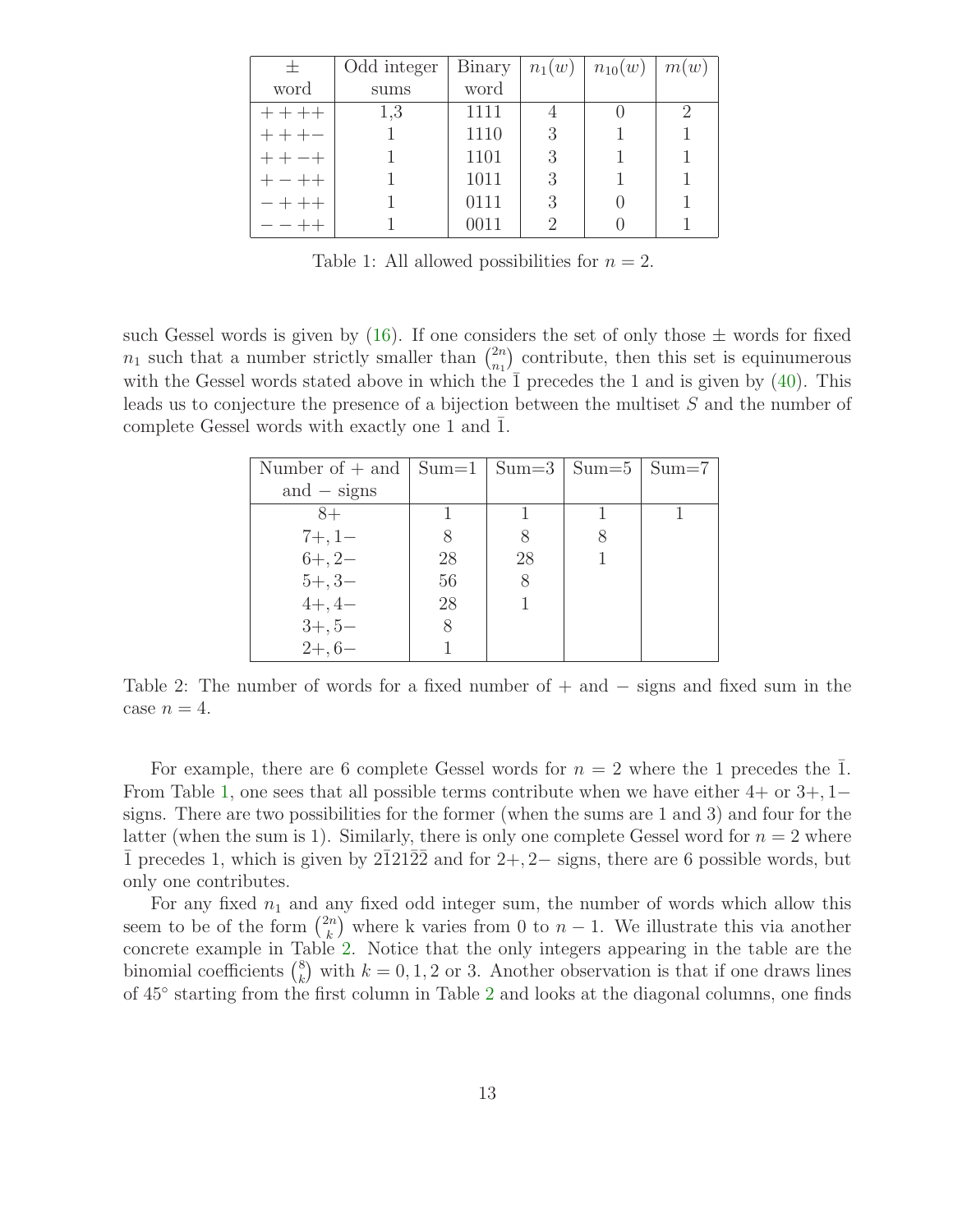<span id="page-13-9"></span>the pattern,

1 1 1 1 1 1 1 8 8 8 8 8 28 28 28 56 (43)

from which it is clear that each of these diagonal columns in [\(43\)](#page-13-9) starts with  $\binom{2n}{0}$  $\binom{2n}{0}$  with subsequent values of the lower index increasing by 1. The first four columns above correspond exactly to the Gessel words where 1 precedes  $\overline{1}$  and the sum of the entries is precisely  $(2n-1)\binom{2n-2}{n-1}$  $n-2n-2 \choose n-1$  with  $n = 4$ . This pattern has been observed until  $n = 6$  and we conjecture that it holds for all  $n$ .

## 6 Acknowledgements

The author would like to thank Doron Zeilberger and Tewodros Amdeberhan for useful discussions, Lara Pudwell and Eric Rowland for many helpful comments on an earlier version of the draft, and Simon Norton for discussing his conjecture. Special thanks go the anonymous referee for an exceptionally careful reading of the manuscript.

## <span id="page-13-0"></span>References

- <span id="page-13-1"></span>[1] Marko Petkovsek and Herbert S. Wilf, On a conjecture of Ira Gessel, preprint, <http://arxiv.org/abs/0807.3202>.
- <span id="page-13-2"></span>[2] Mireille Bousquet-M´elou and Marni Mishna, Walks with small steps in the quarter plane, preprint, <http://arxiv.org/abs/0810.4387>.
- <span id="page-13-3"></span>[3] Manuel Kauers, Christoph Koutschan, and Doron Zeilberger, Proof of Ira Gessel's Lattice Path Conjecture, preprint, <http://arxiv.org/abs/0806.4300>.
- <span id="page-13-4"></span>[4] N. J. A. Sloane, The On-Line Encyclopedia of Integer Sequences, <http://www.research.att.com/~njas/sequences>
- [5] D. P. Robbins, Areas of polygons inscribed in a circle, Amer. Math. Monthly, 102 (1995), 523–530.
- <span id="page-13-5"></span>[6] M. Fedorchuk and I. Pak, Rigidity and polynomial invariants of convex polytopes, Duke Math. J. 129 (2005), 371–404.
- <span id="page-13-7"></span><span id="page-13-6"></span>[7] F. Miller Maley, D. P. Robbins and J. Roskies, On the areas of cyclic and semicyclic polygons, preprint, <http://arxiv.org/abs/math/0407300>.
- [8] Igor Pak, The area of cyclic polygons: recent progress on Robbins' conjectures, Adv. Appl. Math. 34 (2005), 690–696.
- <span id="page-13-8"></span>[9] L. Comtet, Advanced Combinatorics, D. Reidel, Dordrecht, Holland, 1974.